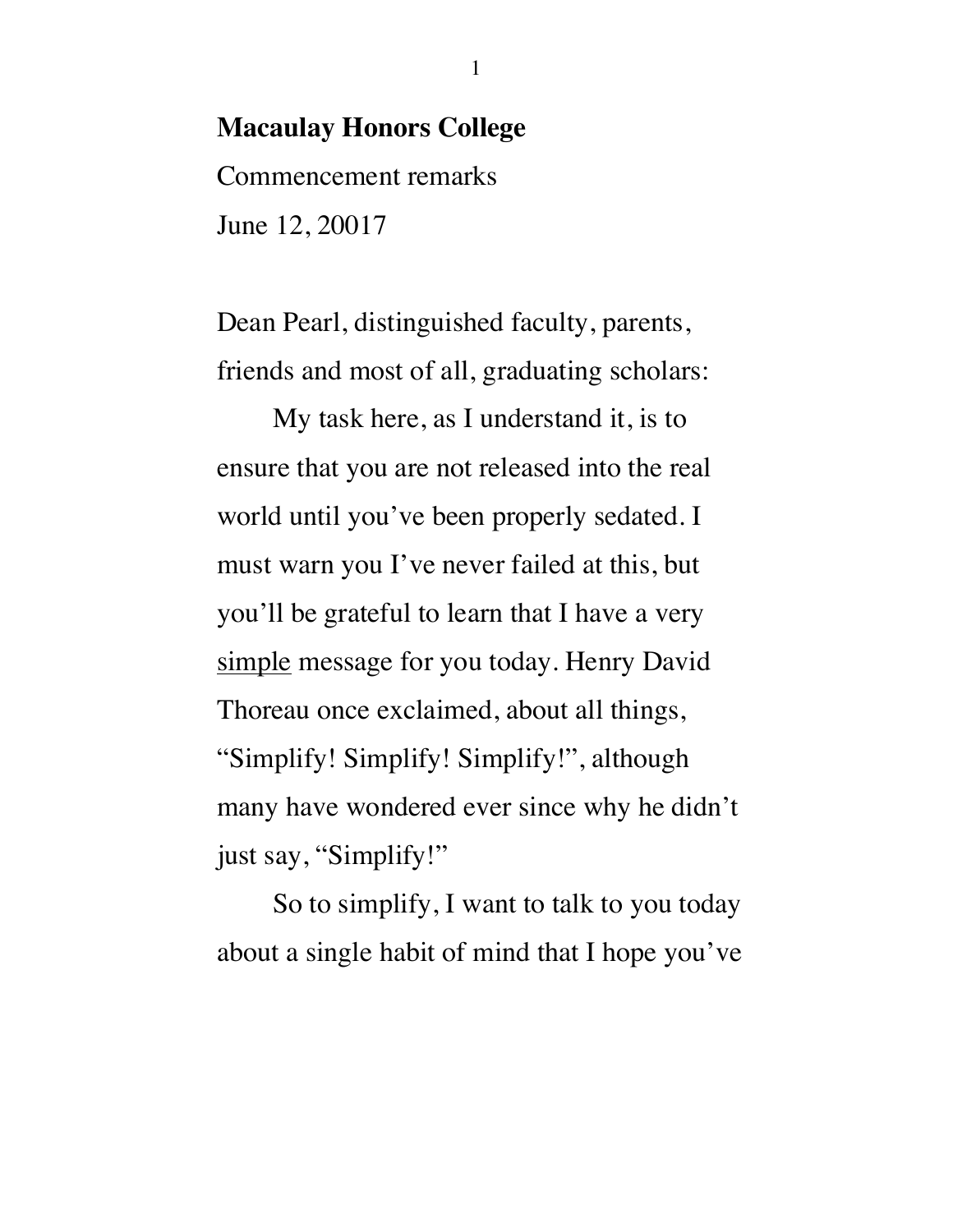been developing here, one that your professors would hate for you to lose.

 It's the habit of seeing -- purposeful seeing -- seeing what's in plain sight, what's off to the side, and what the world looks like through the eyes of others.

 It's perhaps not surprising that an artist would want to talk to you about seeing. It's how he gathers information. It's the first step in making art. But if I could do one thing in my life over, it'd be to go back and learn to see as an artist all over again. There's so much I missed the first time around.

 This wasn't always obvious to me. My first year in college, I took a drawing class and dedicated myself to making pleasant figurative sketches until one day my professor looked at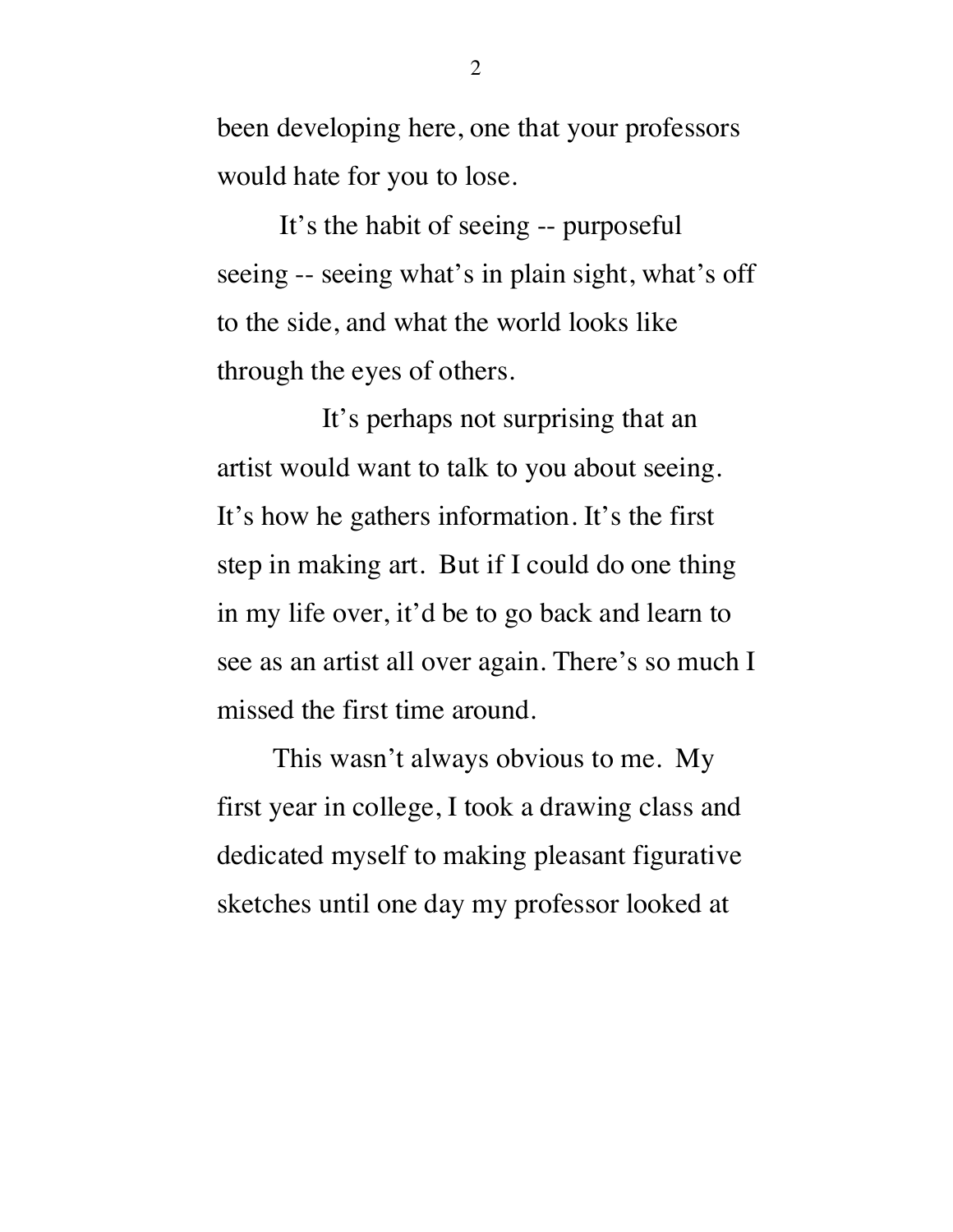what I was doing and decided he'd seen enough.

 Yes, yes, he said in exasperation, he knew I could draw, I clearly had some talent, but what he wanted to know was if I could see.

 What I was producing, he said, were charcoal stylings, visual Muzak, filled with decisions I'd made long before I'd entered the studio. Greatly agitated, he ripped the drawing from my board and to the great delight of my classmates, tore it into shreds. I should hasten to point out, this was back before you could sue a teacher for hurting your feelings.

 A few years later, I abandoned fine art, but the lesson about inquiry, about opening the mind, and seeing through fresh eyes every day was not lost on me. I'm sure each of you has

3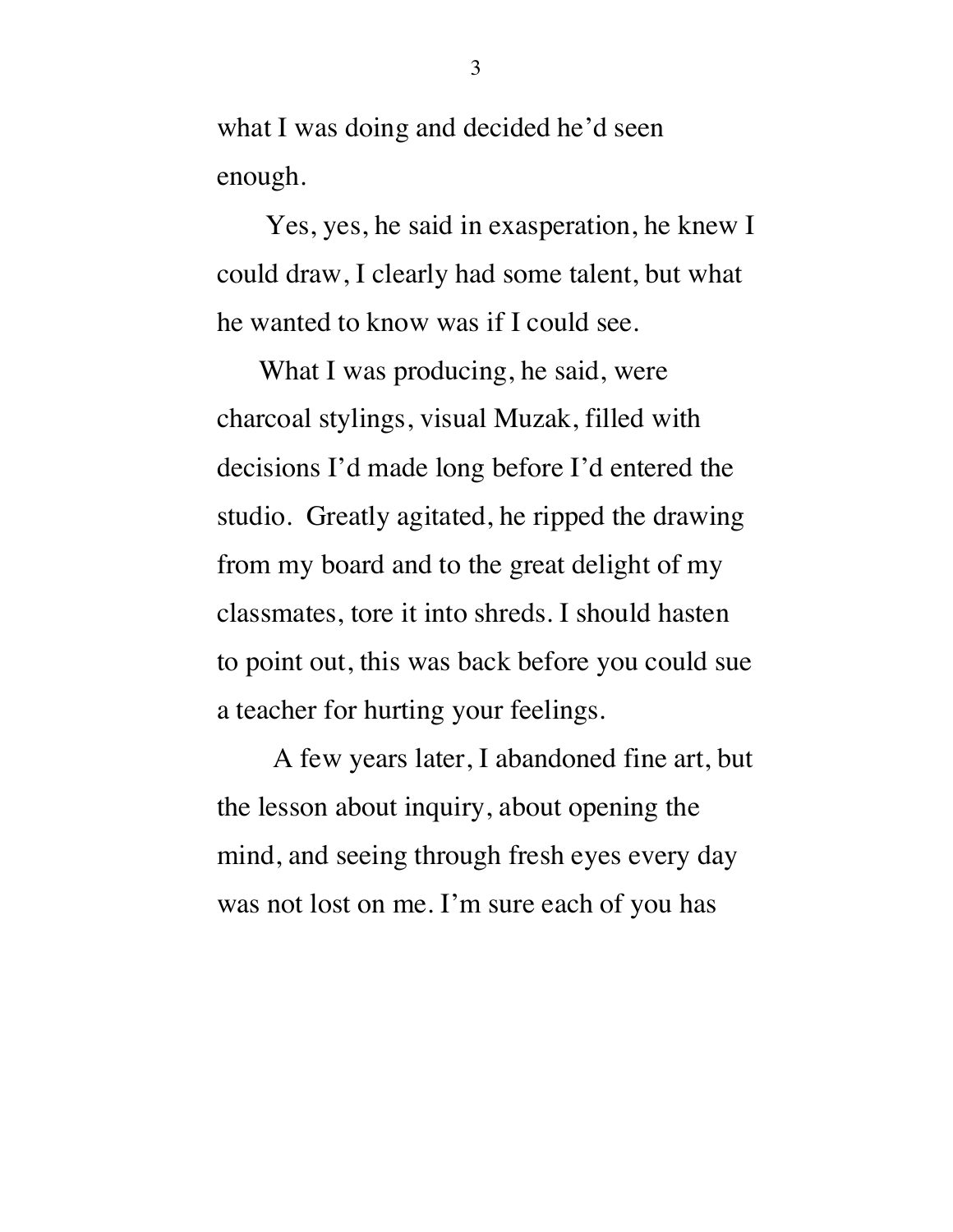written an essay that should have been torn up, or a chemistry project that should have been circling the drain, or a sculpture that should have been returned to its natural state.

 When your choices are lazy or facile or indifferent, when you squander the gifts at hand, major opportunities are lost forever. Your education here was about taking a look, and then another, and then another, breaking through walls of complacency, whether they were built on self-deception or prejudice, always challenging the obvious, asking the impertinent question. When you stop looking – or when you see only what you want – as a human being you become a stenographer.

 The naturalist Annie Dillard once recalled her early ability to clearly see flying insects.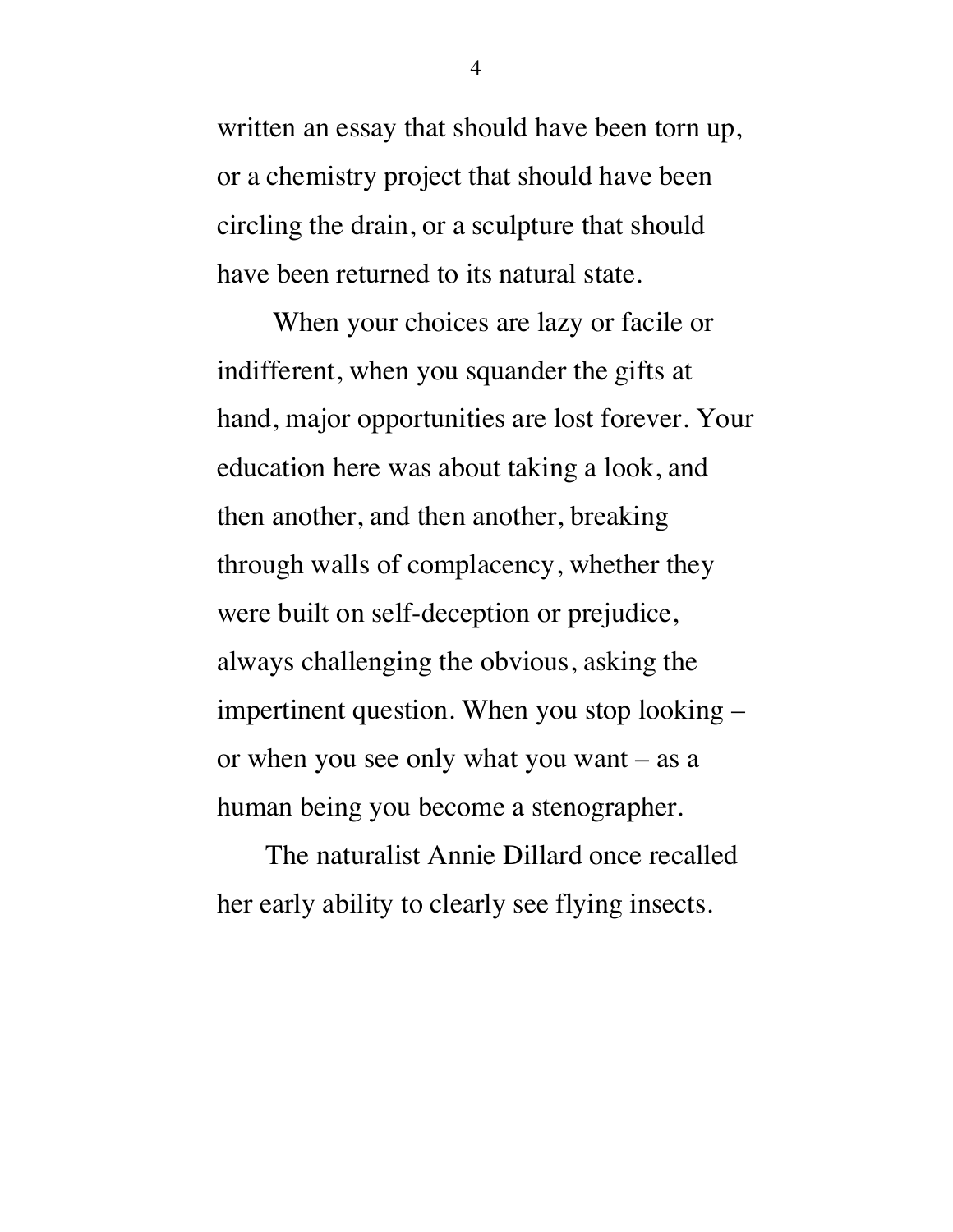This is not as simple as it may seem. It means you are focusing on air, not on the reflective surfaces that lie beyond. Dillard spent whole summers training herself to do this. She felt that if she were going to inhabit space with other creatures, she owed them the courtesy of a "look-see."

 Of course, you have to be available to seeing in the first place. All of us start out that way. Young children are all artists with wonderfully egalitarian vision. The great Russian painter Kandinsky was floored by what he called the "universal child." Why, he asked, why do preschool children around the world – from Eskimos to aborigines -- why do they use the same icons, the same vocabulary of basic symbols, and why is there such uniform beauty in their compositions?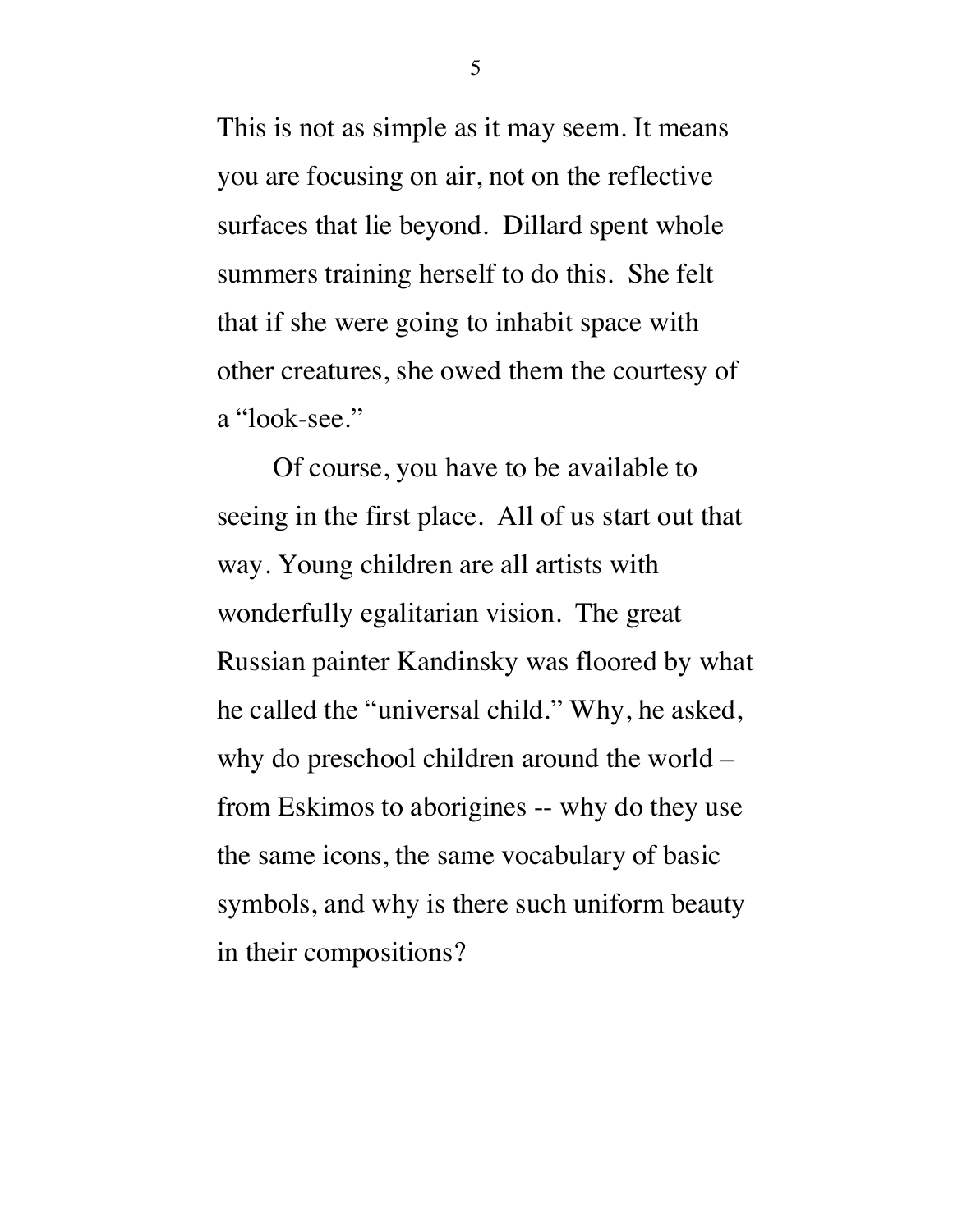Anyone who has ever been dazzled by the art that decorates first-grade homerooms may have wondered what Kandinsky did – how do we non-children recapture the art of seeing, so pure and unspoiled by personal or cultural agenda?

 Moreover, how do we get the blinders off once we've put them on, once we've narrowed our focus, and chosen a path? If we're looking only to the horizon, what are we missing on either side of the road?

 A few years ago, a guest on the radio show *Prairie Home Companion* told a story about a man who went to a doctor. "Doc," he said, "I got a problem: I think I'm a moth." And the doctor said, "I'm just a general practitioner. I think you need to see a psychiatrist." And the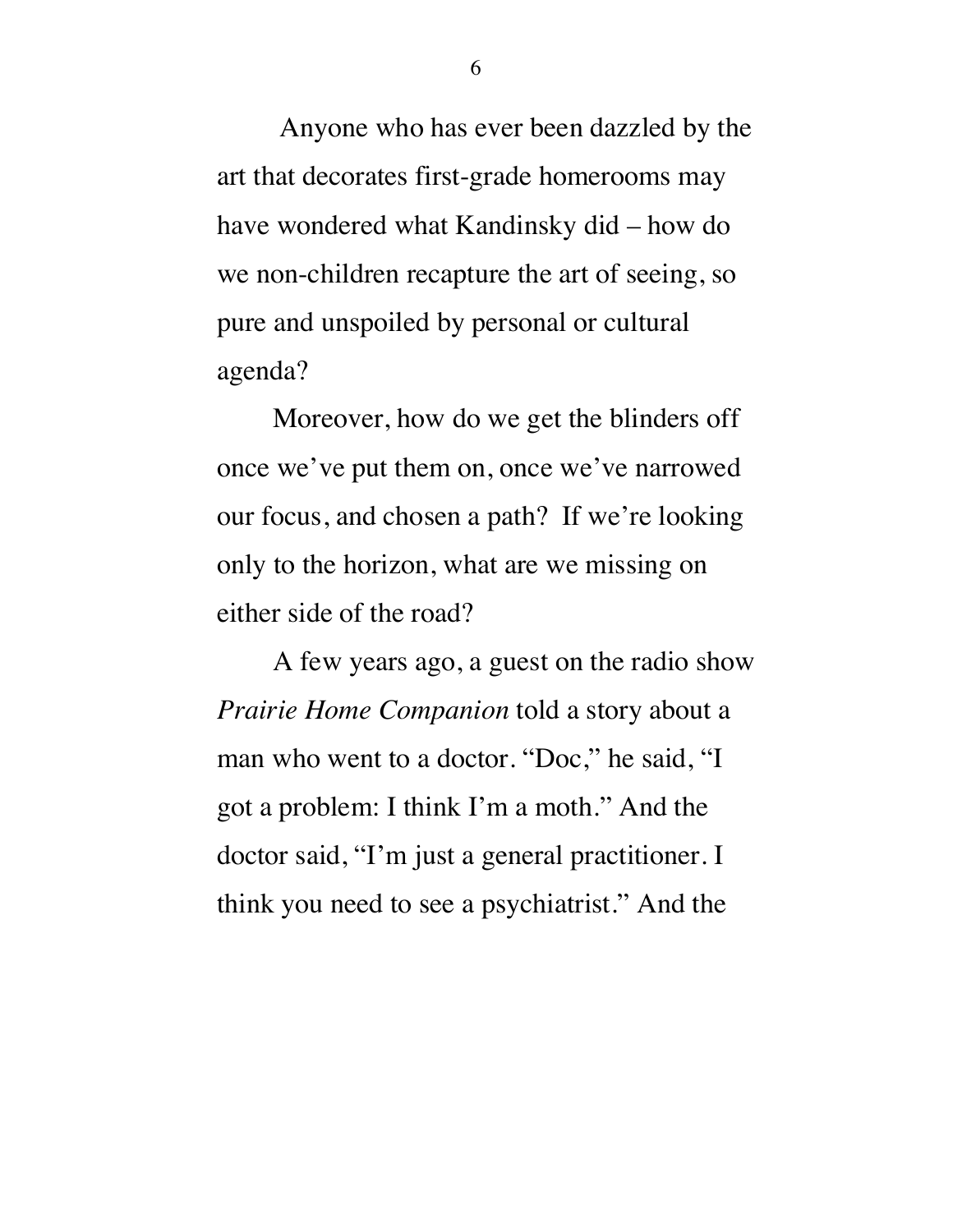man replied, "Well, I was on my way to see him, but I noticed your light was on."

 Well, this is the way life often works. You're on our way to something else when you find yourself drawn to an unexpected light. Now, maybe that light is just a small, flickering flame, but once it has your attention, maybe it roars up to the sky like a bonfire. Maybe it lights the way to who you were meant to be and what you were meant to do. Or maybe it doesn't. Maybe it can't bear the weight of your interest. Stars can seem bright in our peripheral vision, but disappear when we try to look at them directly. But it's crazy not to try.

 The whole reason we have peripheral vision is connected to our survival – back on the prehistoric savannah, things to one side that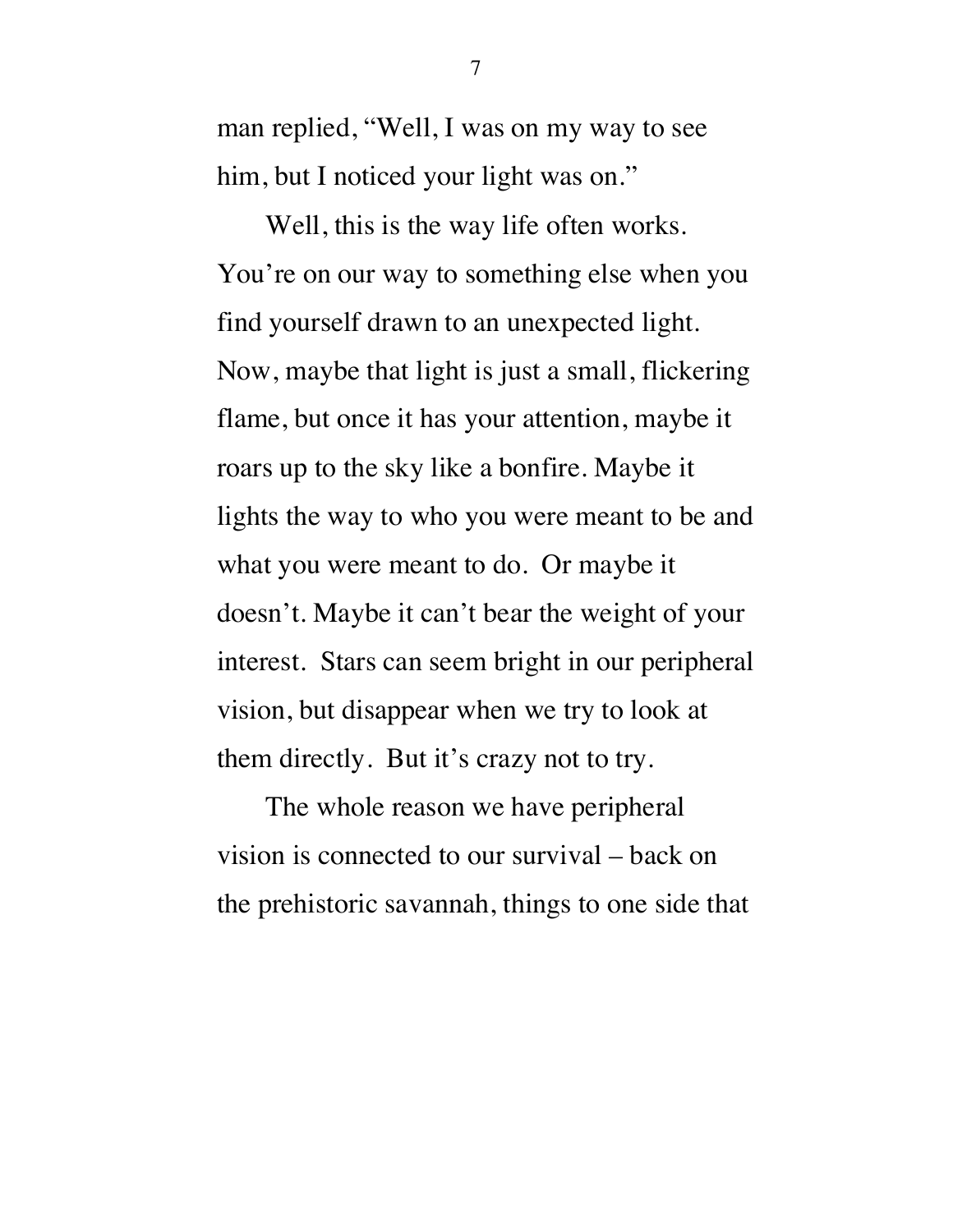were bright or in motion were of great interest. And they still are  $-$  or should be. So you have to welcome surprise, revel in wonder, resist the tunnel vision that seems so necessary for success.

 But there's more to this seeing. While Macauley has encouraged you in countless ways to look through unprejudiced eyes, it has been no less insistent that you keep your eye on prejudice. Indeed, one of the main points of a liberal arts education at Macaulay – through your explorations of the literature, history, art and science of civilization, through your study grants abroad, through your passports to the cultural treasures of your own city, is to help you see how things connect, to create a broad understanding of – and an appreciation for – the world as people *other* than you experience it.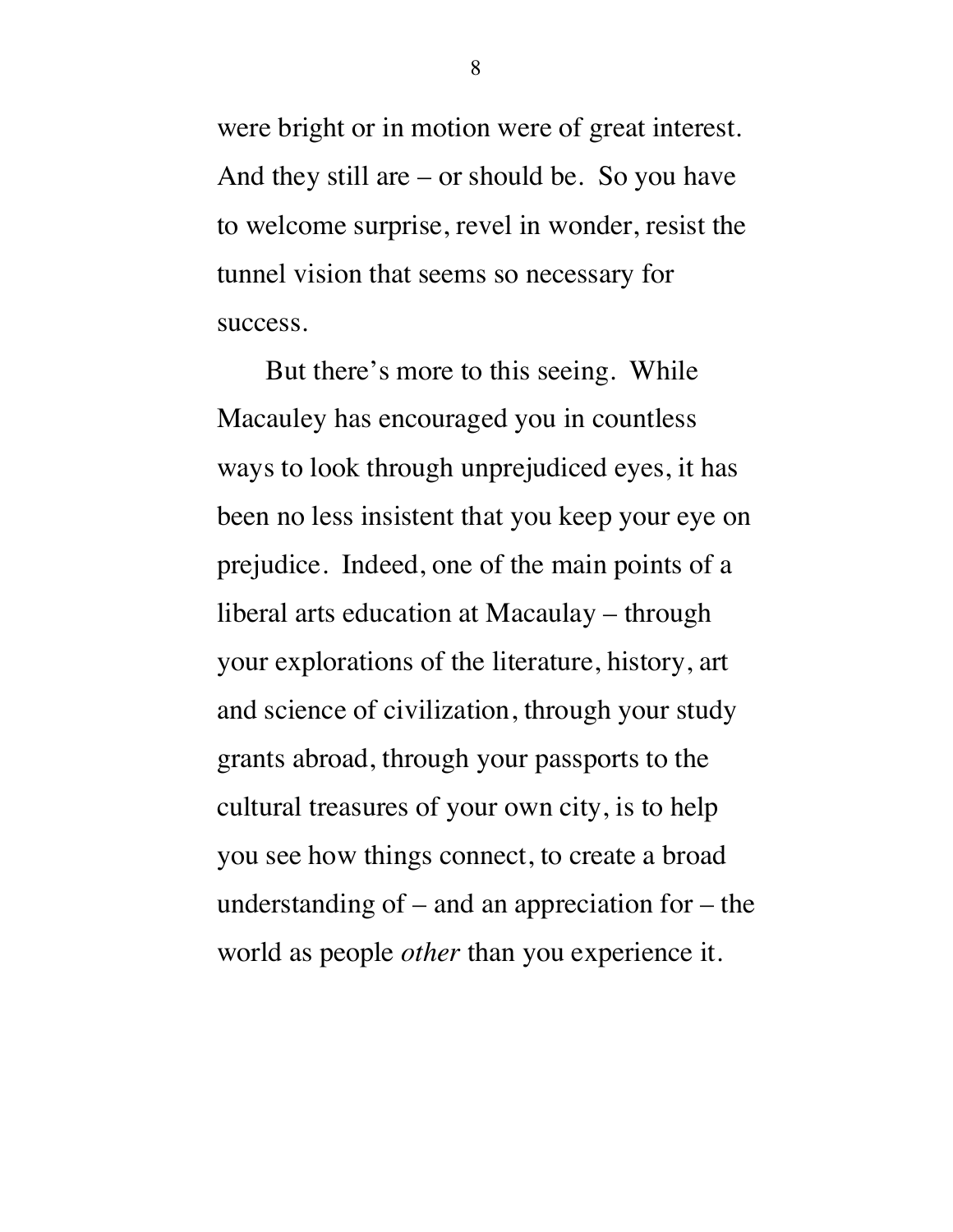A few years ago, a sociologist studied the different ways in which very young children solve conflict during games. Boys, she reported, were seen quarreling all the time, and when a particularly acrimonious dispute arose, the final word was "repeat the play," a solution designed to save the game.

 In contrast, when the players were all little girls, the eruption of disputes tended to end the game. The feelings of the aggrieved parties were far more important than the outcome of the game – an unthinkable reversal of male priorities.

 We all of us play different styles of baseball – and everything else. If any of you are escaping your youth without having once experienced a sense of being different, of there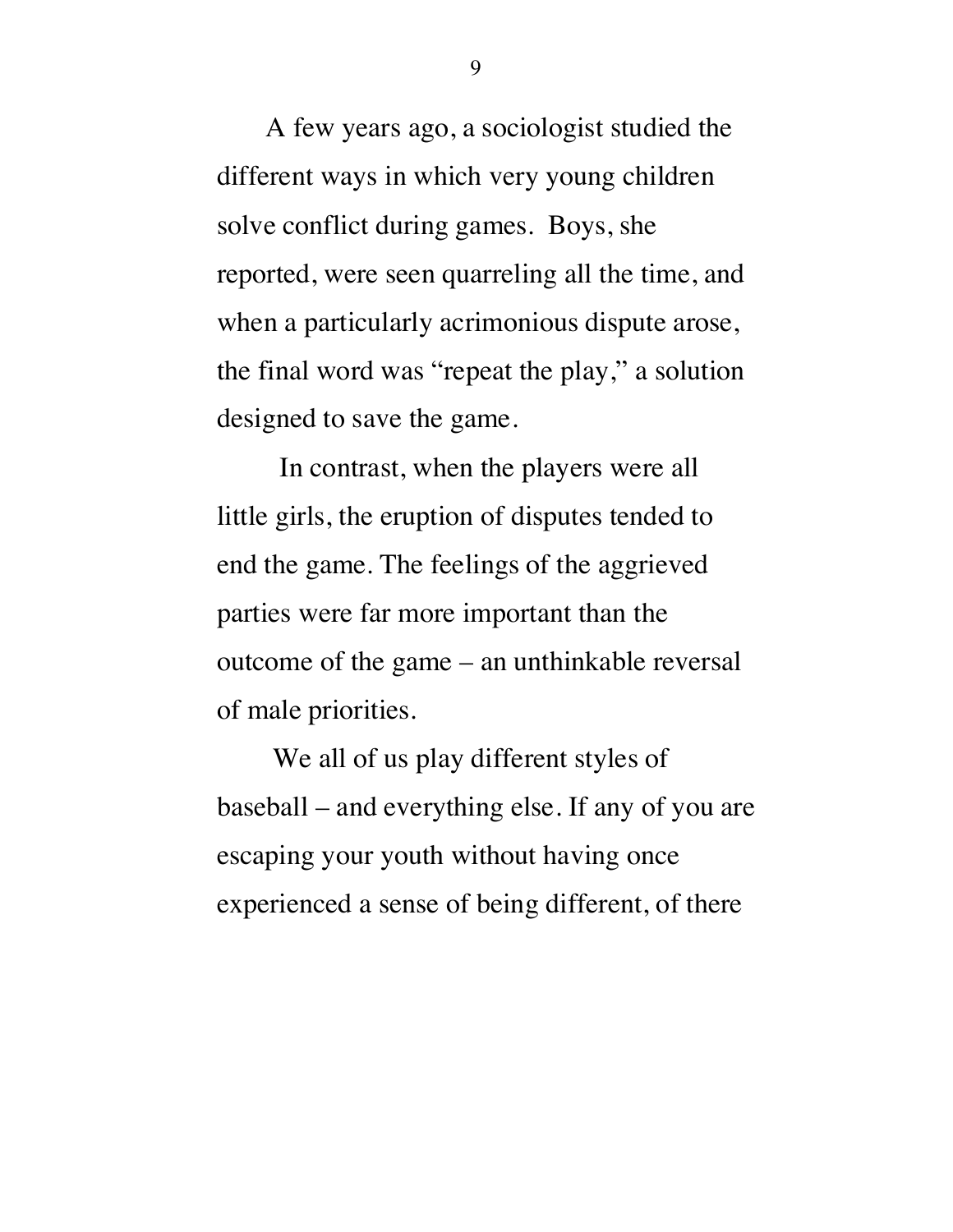being something wrong with you, then there is definitely something wrong with you.

 Yet those torments of youth are adaptive: They make you more alert to the struggles of others. Again, it's about seeing – the kind of seeing we call empathy. Without empathy, the one thing we know for sure is there can be no justice. And without justice, we will continue to live in a world gone mad with grievance.

 Randy Newman, the wisest of our satirists, once wrote a song about a man who walks out on his family.

 "Everybody cried the night I left," goes the lyric, "Well, almost everybody did/ My little boy just hung his head/ And I put my arm around his shoulder/ And this is what I said/ 'I just want you to hurt like I do, / I just want you to hurt like I do, honest I do.'"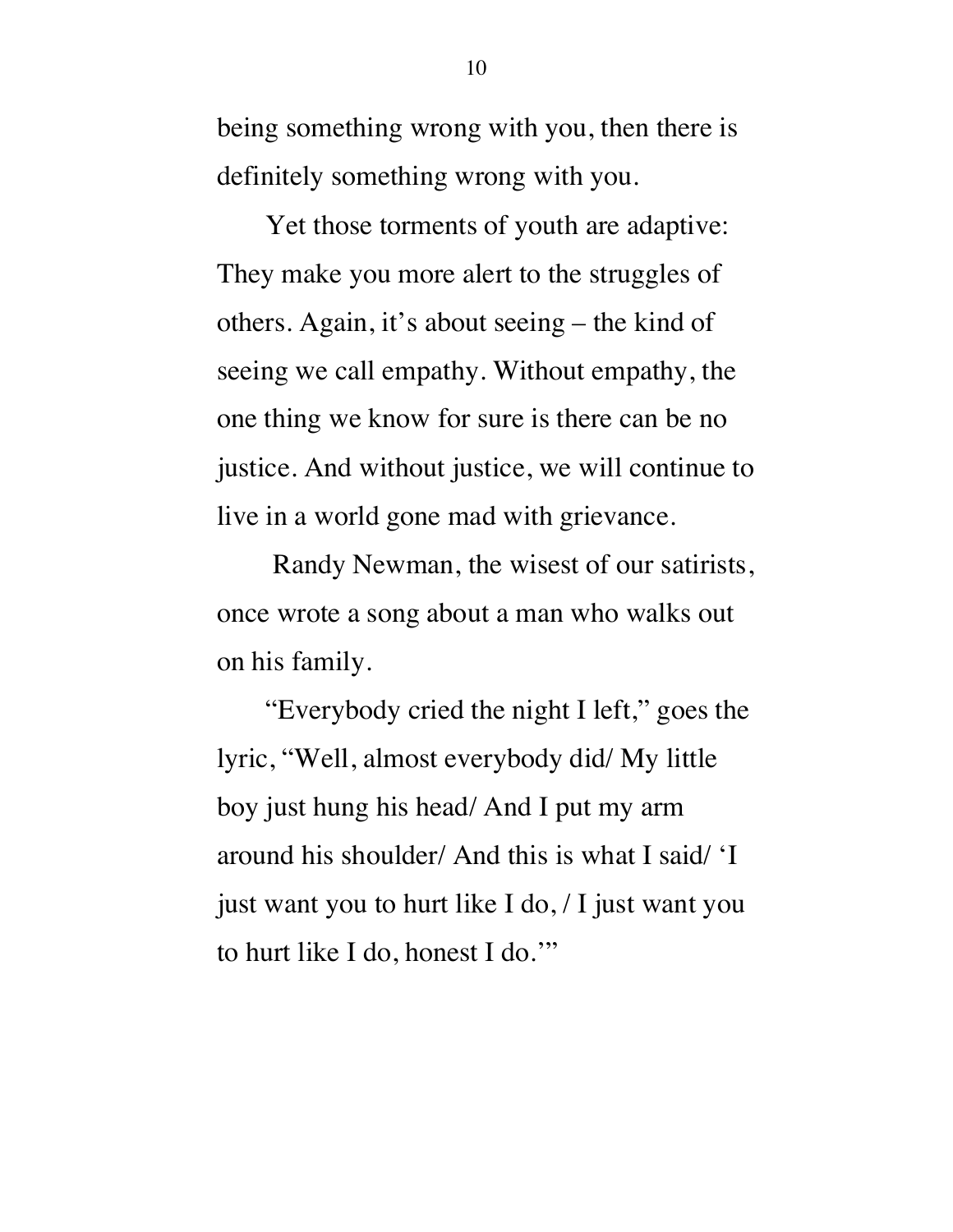In the second verse, Newman fantasizes about calling all the people in the world together:

 "I'd talk to the people and I'd say, /'It's a rough, rough world/ and things don't always go the way we plan/ But there's one thing we all have in common/ And it's something everyone can understand/ All over the world, sing along/ I just want you to hurt like I do.'"

 Sound familiar? In his chilling, off-hand way, Newman had stripped the human capacity for evil down to its rawest terms. He is explaining how parents are capable of hitting their children, how husbands are capable of abusing wives, how teenagers can shoot each other on the street without a flicker of remorse, how grievance can metastasize into riots and wars and terrorism, how peoples can brutalize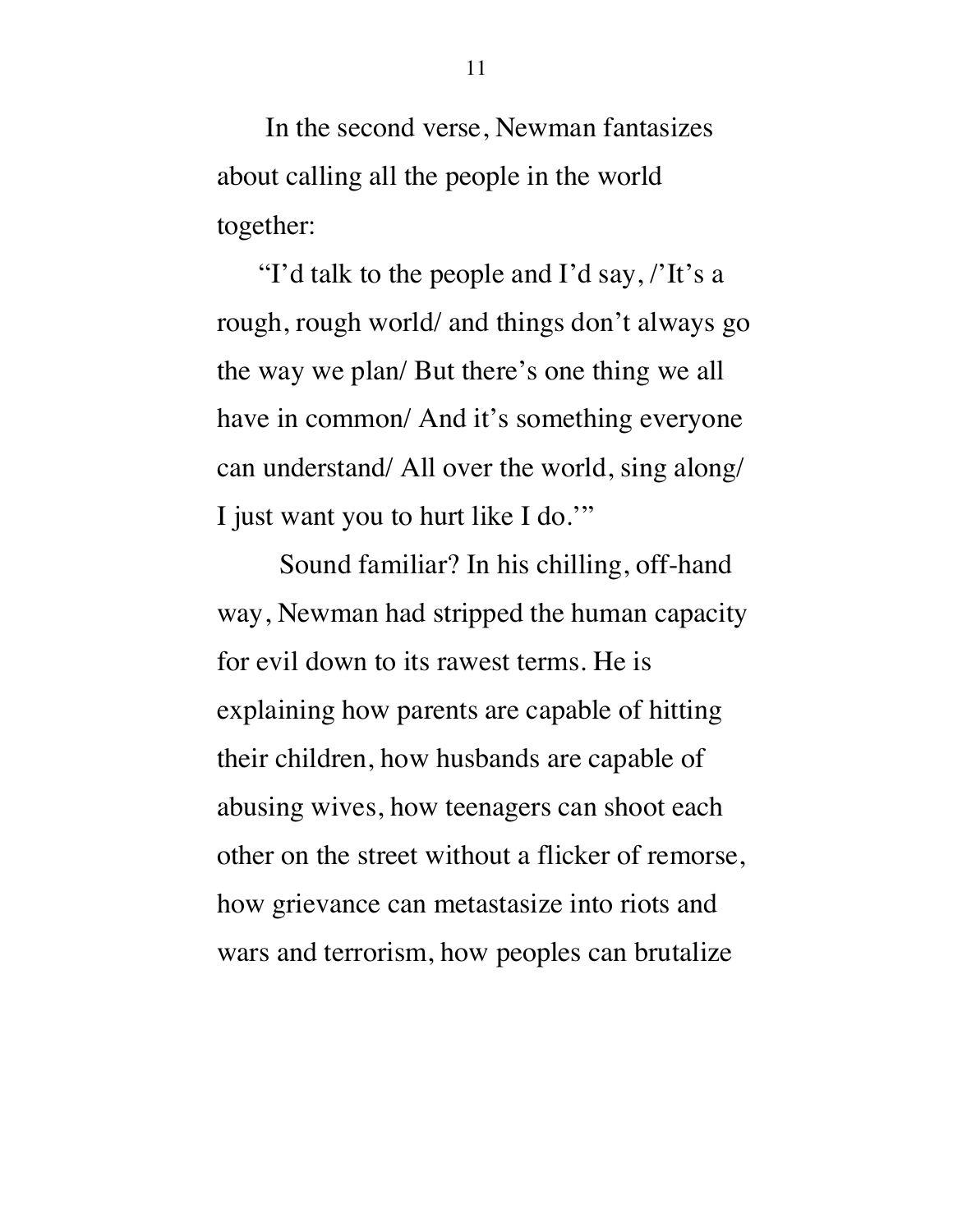each other for centuries – the endless cycling and recycling of pain: "I just want you to hurt like I do."

That unreasoning hunger for retribution is a big reason why so much of the world lives in the shadow of fear today. And the only thing I fear more than fear itself is the righteous certainty it seems to engender. In a climate of fear, doubt can be unwelcome and faith can harden into fanaticism, and leaders can come to view themselves as the instruments of God's will.

 And yet it has always been doubt, not certainty, the constant questioning and testing of cherished assumptions, that has moved us closer to a humane and just world. To stop seeing, to stop looking for a better way, to stop trying to experience the world as others do so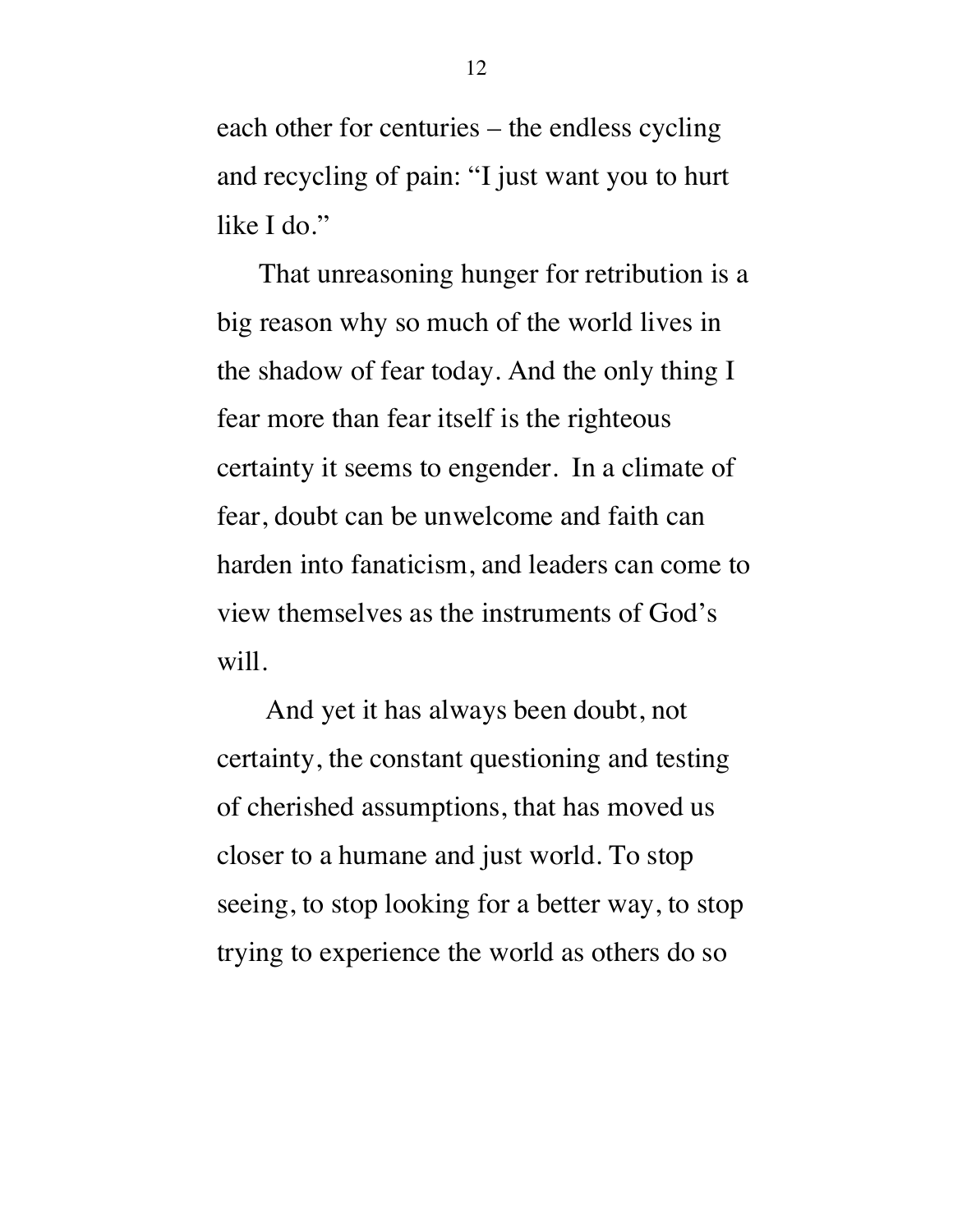as to bind us closer, is to give up on the whole idea of a better world.

We are, after all, wired for empathy. It's in our DNA. Psychologist Alison Gopnik noted this recently while defending toddlers from spurious comparisons to our president. Most children, she wrote, display altruism by the second year of life. By four, they have a "strong moral sense," understand fairness, rules, the feelings of others. Because our early survival in small social units demanded it, we're actually designed to look after each other, to share resources, to sacrifice for the common good. Empathy is a natural adaptation, and yet paradoxically, modern life is its natural enemy.

 Two and a half centuries ago, well before evolutionary theory, Benjamin Franklin noticed something on the colonial frontier that utterly baffled him: the unwillingness of settlers who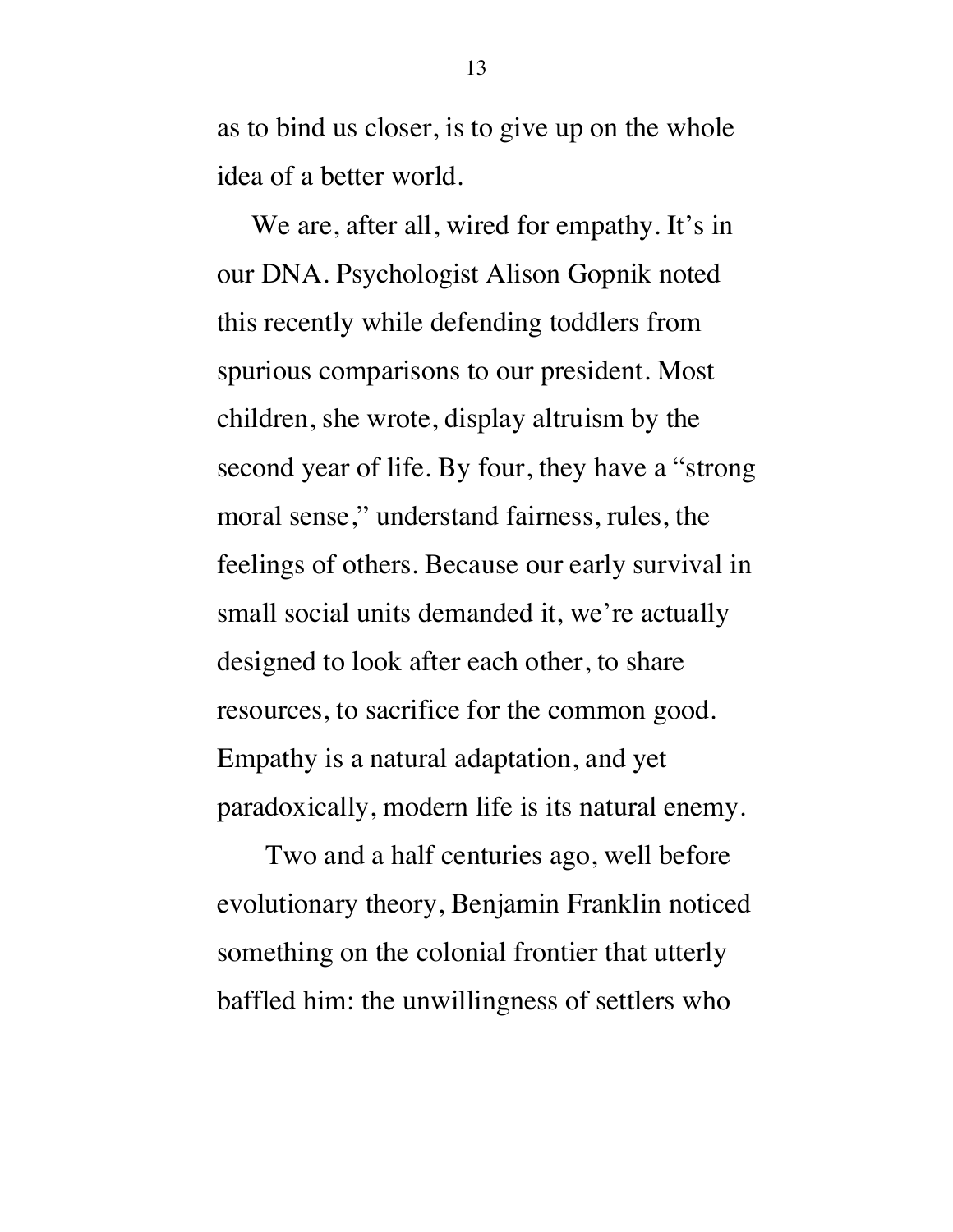had been captured during the Indian Wars, to return to their own society once they'd been accustomed to tribal life. Given a choice, they almost always preferred to live in a Stone Age village, often running back to the tribe after they'd been "rescued." As Franklin noted, this raised awkward questions about the supposed virtues of civilization, questions we wrestle with to this day.

 The developed world has produced only ever-increasing isolation, where nobody depends on his neighbor for safety or sustenance or solace, where individual autonomy is prized above all else. The natural communal imperative of tribal life, the sense of purpose and belonging, where everyone has a stake in the well-being of others, is hard to replicate -- except on a personal level.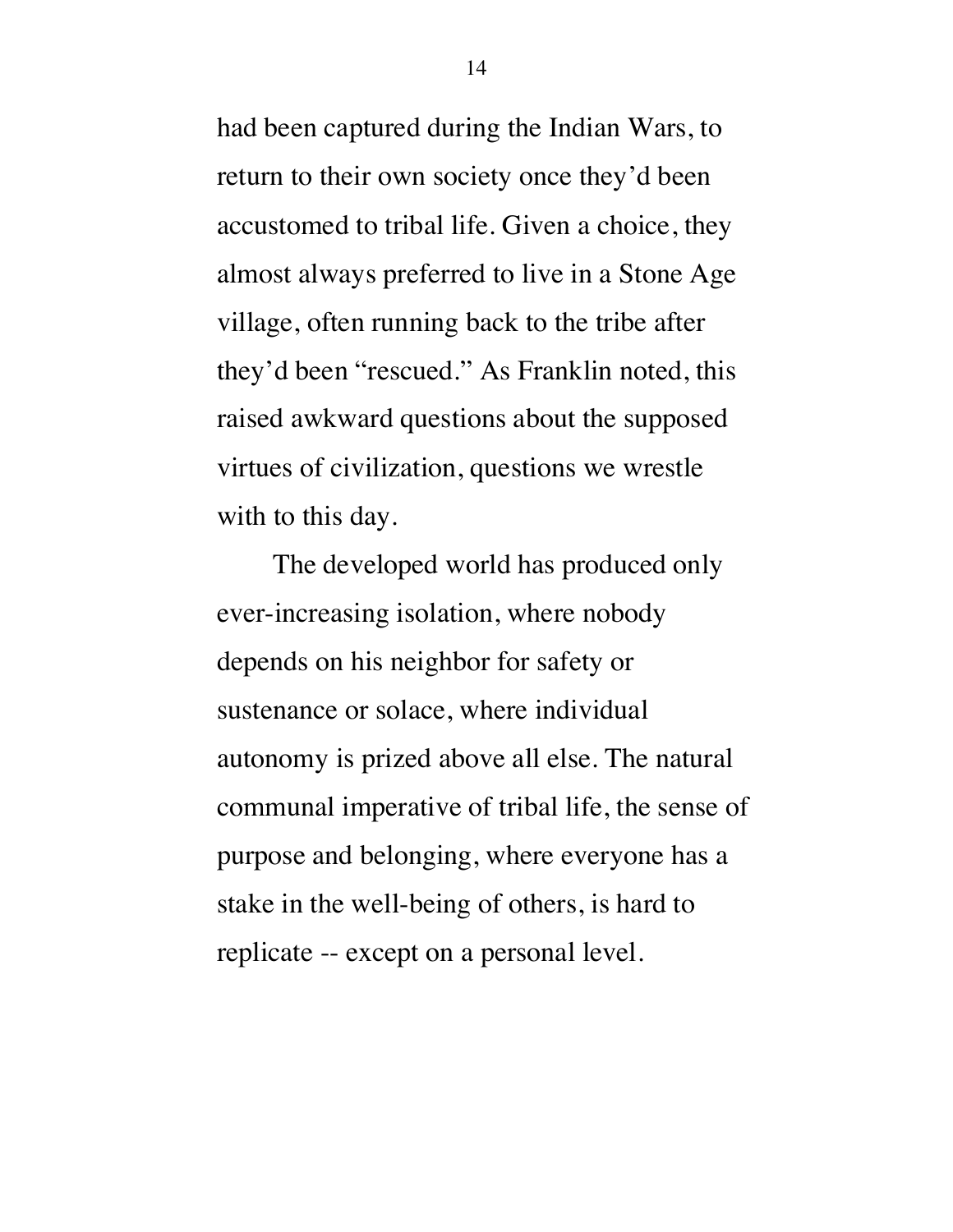And that's my final wish for you. That in your life of seeing, you never lose sight of your tribe -- the friends you've made here. Don't let our current national tribalism give "tribe" a bad name. See to yours. And when I say see, I mean old school. I mean showing up, leaving your phone in the car, I mean whoop-filled gatherings, excessive embraces, your reassuring, here-for-you physical presence, make that happen – as often as you can. For if you nurture and cherish the relationships you have formed here, they will support you and delight you and sustain you for the rest of your lives.

 In closing, let me leave you in the hands of Annie Dillard, whom I mentioned earlier. This is how she summarized her adventures in seeing: